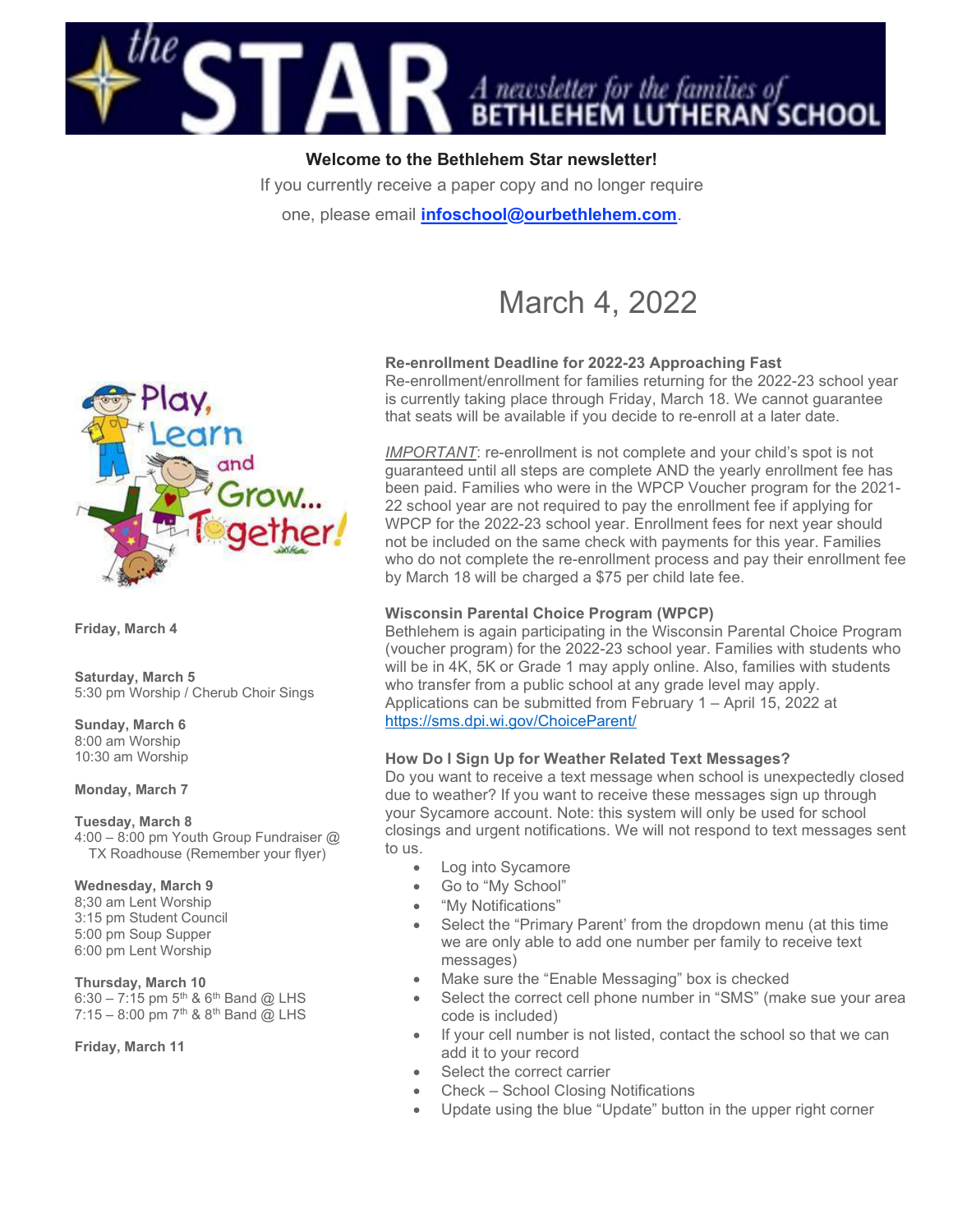

# Monday, March 7

**Spaghetti** Bread Stick Green Beans Mixed Peas & Carrots Mixed Peaches & Pears Craisins

Tuesday, March 8

Soft Shelled Taco Corn Refried Beans Mandarin Oranges Pineapple

# Wednesday, March 9

Mini Corn Dogs Fresh Carrots & Cucumbers Tater Tots Sliced Apples Strawberry Cups

#### Thursday, March 10

Chicken Alfredo Garlic Bread California Blend Broccoli **Oranges** Apple Sauce

# Friday, March 11

**Hamburger** Baked Beans Fresh Carrots & Cucumbers Fresh Oranges Baked Lays Chips

# Sandwich of the Week:

Cold Turkey & Cheese

USDA is an equal opportunity provider.

#### Mrs. Schallock

After prayerful consideration, Mrs. Katie Schallock has decided to leave Bethlehem Lutheran at the end of this current school year. As many of you know, Mrs. Schallock had finished her Master's degree in Special Education. She now wishes to pursue a career path further into that area of education. We thank her for her 14 years of service to Bethlehem Lutheran Church and School. As of right now, the Schallocks want to stay in the Sheboygan area so we will be able to see them around Bethlehem.

The Board of Christian Day School will now search for a new 5K teacher. They would like to start interviews sooner than later. If you know of anyone that may have interest in this position, please pass the name and their contact information to Mr. Vanic or have the person send a resume to the school office by Monday, March 14<sup>th</sup>. Mr. Vanic's email is Patrick.Vanic@ourbethlehem.com

# Fundraiser

Support the Bethlehem Youth Group by presenting the flyer being sent home to the Sheboygan Texas Roadhouse on Tuesday, March 8 (4:00 – 8:00 pm) and 10% of your total food purchases will be donated to the youth group. This is good for dine in or to go orders.



The following will observe their birthday during the coming week:

#### Elanore Faucher Elias Robledo Nolan Roeh Mrs. TenPas

The following member of our Bethlehem family will observe their baptism anniversary during the coming week:

#### Amelia Flores Alexander Morrelle Brayden Reimer

OJohnny Sajem \* www.C

# 3 Yr., 4 Yr., and 5 Yr. Kindergarten

Do you have a child or know someone who has a child that will be at least three years old as of September 10, 2022? If you do, we have a program. If you know of a family who has a child who you think will benefit from what Bethlehem has to offer, please give the school office their name and address.

# Milwaukee Bucks Lutheran Schools Night

The Milwaukee Bucks are proud to welcome all the Lutheran School attendees to Fiserv Forum when LA Clippers take on the defending Milwaukee Bucks on Friday, April 1st at 7:00 pm.

Order tickets online at FEVO.ME/LUTHERANSCHOOLS22 use promo code: SCHOOL. First 100 who purchase through the link will receive a Fear the Deer water bottle!

Ticket availability and pricing subject to change. No ticket required for children under the age of two. No exchanges or refunds. Offer not available at the Ticket Office in Fiserv Forum. Tickets purchased through this offer may not be resold. The Bucks reserve the right to restrict or cancel orders.

> All tickets will be delivered digitally. You will be able to manage your tickets at Bucks.com/accountmanager OR via the Bucks app.